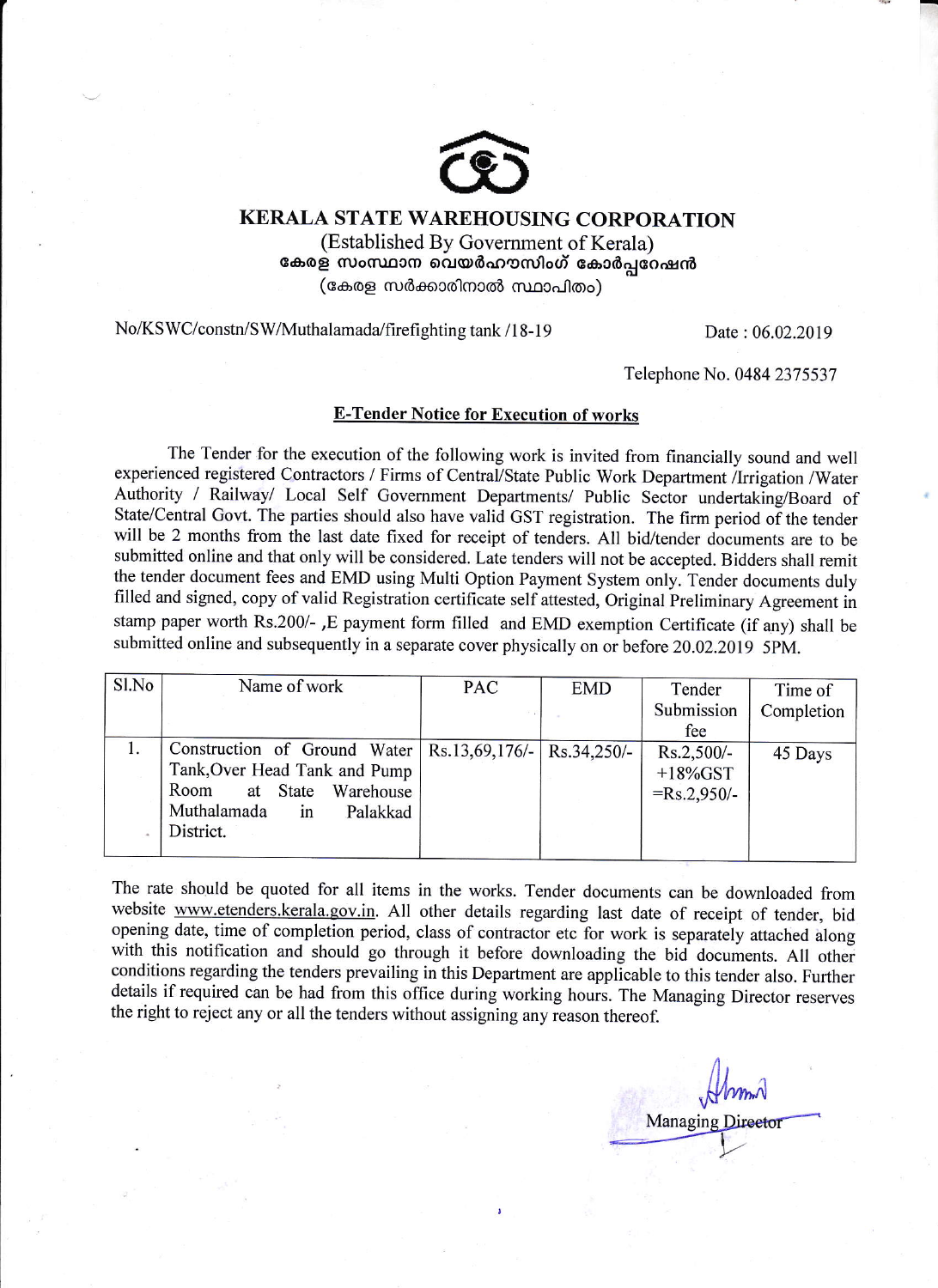

KERALA STATE WAREHOUSING CORPORATION (Established By Government of Kerala) കേരള സംസ്ഥാന വെയർഹൗസിംഗ് കോർപ്പറേഷൻ (കേരള സർക്കാരിനാൽ സ്ഥാപിതം)

Date: 06.02.2019 No/KSWC/constn/SW/Muthalamada/firefighting tank /18-19

## **NOTICE INVITING E-TENDER**

The Managing Director, Kerala State Warehousing Corporation Ernakulam, Kochi-16.

| S1.<br>No                                          | Name of Work                                                                                 | Construction of Ground Water Tank, Over<br>at State<br>Head Tank and Pump Room<br>Palakkad<br>Muthalamada in<br>Warehouse<br>District. |
|----------------------------------------------------|----------------------------------------------------------------------------------------------|----------------------------------------------------------------------------------------------------------------------------------------|
| $\overline{1}$<br>$\overline{2}$<br>$\overline{3}$ | Probable Amount of Contract<br>(PAC)<br>Earnest Money Deposit (EMD)<br>Tender submission fee | Rs.13,69,176/-<br>Rs.34,250/-<br>Rs.2,500/-+GST 18%=Rs.2,950/-                                                                         |
| $\overline{4}$                                     | Period of completion<br>Classification of bidder                                             | 45 days.<br>$A,B,C$ and $D$<br>Can be downloaded from the web site                                                                     |
| 5<br>6                                             | Tender documents<br>Last date and time of receipt of                                         | www.etenders.kerala.gov.in<br>16.02.2019 up to 5.00 PM                                                                                 |
| $\overline{7}$                                     | Tender/Bids<br>Date and time of opening of $21.02.2019$ 11.00 AM<br>Tender                   |                                                                                                                                        |

Tender documents and tender schedule may be downloaded free of cost from the e-GP Website www.etenders.kerala.gov.in. A bid submission fee of Rs.2,950/shall be remitted as online payment.

Head Office: P.B No.1727, Warehousing Corporation Road, Kochi - 682 016 Phone: 0484-2375537, 2376269, 2375180, 2376616, Fax: 0484-2376339, Email: kerwacor@gmail.com